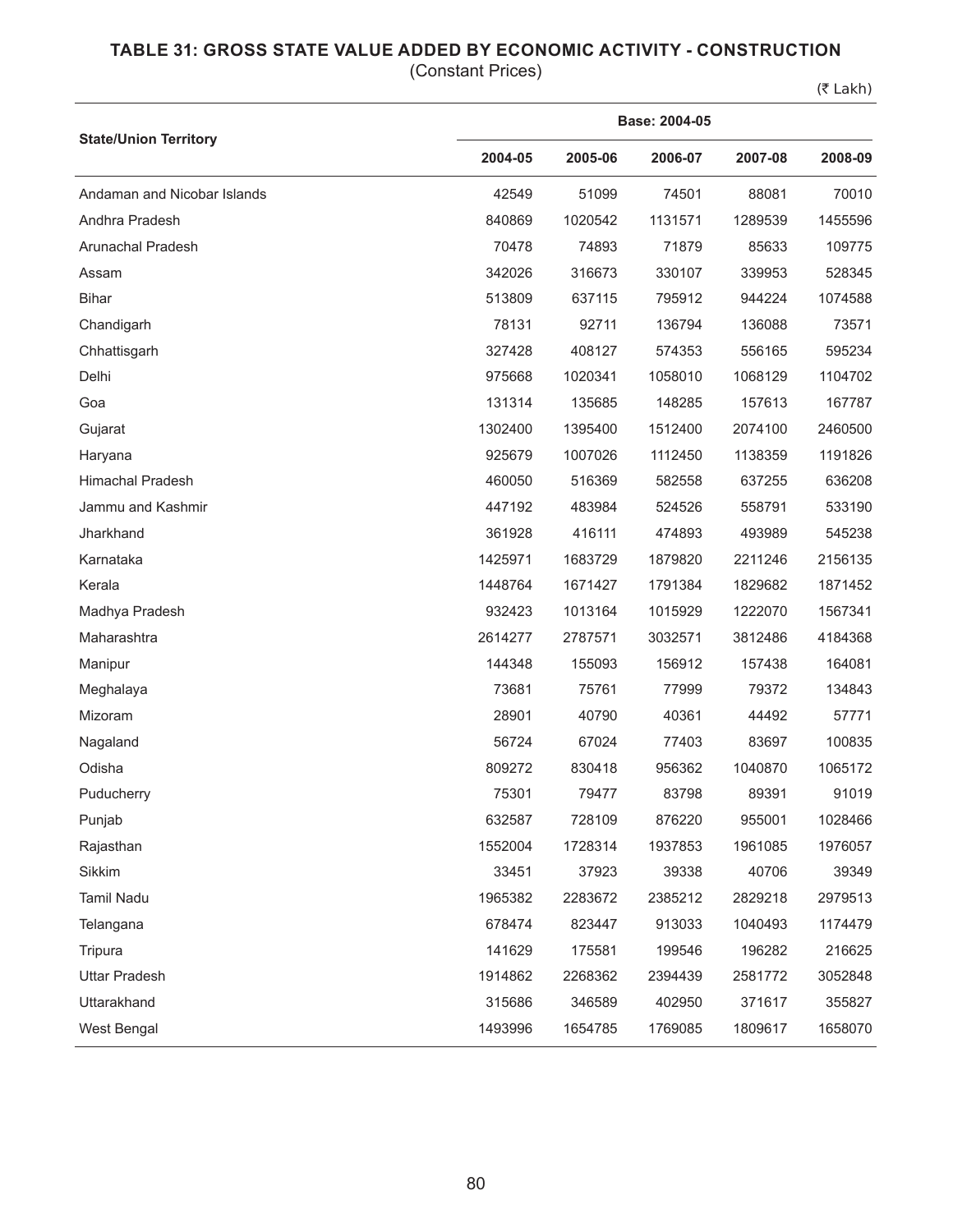## **TABLE 31: GROSS STATE VALUE ADDED BY ECONOMIC ACTIVITY - CONSTRUCTION**

(Constant Prices) *(Contd.)*

(₹ Lakh)

|                              | Base: 2004-05 |         |         |         |         |         |  |  |
|------------------------------|---------------|---------|---------|---------|---------|---------|--|--|
| <b>State/Union Territory</b> | 2009-10       | 2010-11 | 2011-12 | 2012-13 | 2013-14 | 2014-15 |  |  |
| Andaman and Nicobar Islands  | 69941         | 73137   | 73268   | 78091   | 79816   |         |  |  |
| Andhra Pradesh               | 1487782       | 1401767 | 1450211 | 1471233 | 1541900 | 1618810 |  |  |
| Arunachal Pradesh            | 90233         | 112010  | 109682  | 93162   | 123591  | 137906  |  |  |
| Assam                        | 572695        | 581817  | 609235  | 706959  | 803128  | 918855  |  |  |
| <b>Bihar</b>                 | 1351111       | 1815577 | 1957342 | 1959616 | 2255135 | 2490899 |  |  |
| Chandigarh                   | 90713         | 81435   | 89710   | 90016   | 90920   |         |  |  |
| Chhattisgarh                 | 686329        | 784683  | 1219741 | 1315069 | 1364767 | 1403602 |  |  |
| Delhi                        | 1135243       | 973876  | 913317  | 827790  | 785001  | 828075  |  |  |
| Goa                          | 179351        | 228662  | 248893  | 274190  | 302293  |         |  |  |
| Gujarat                      | 2570000       | 2796209 | 3043699 | 3348068 | 3727761 |         |  |  |
| Haryana                      | 1347807       | 1362114 | 1488933 | 1563345 | 1696550 | 1803599 |  |  |
| Himachal Pradesh             | 641327        | 602473  | 616896  | 637493  | 658182  |         |  |  |
| Jammu and Kashmir            | 529444        | 494449  | 503942  | 513238  | 537935  | 554031  |  |  |
| Jharkhand                    | 598327        | 698435  | 711857  | 739365  | 808422  | 883930  |  |  |
| Karnataka                    | 2170017       | 2570310 | 2755446 | 2736235 | 2834104 | 2994238 |  |  |
| Kerala                       | 2083035       | 2427637 | 2528824 | 2586912 | 2625980 |         |  |  |
| Madhya Pradesh               | 1628477       | 1852742 | 2053957 | 2081822 | 2208223 | 2355047 |  |  |
| Maharashtra                  | 4388880       | 5017682 | 5556497 | 5834207 | 6398124 | 7066234 |  |  |
| Manipur                      | 169450        | 125235  | 125992  | 123013  | 124996  |         |  |  |
| Meghalaya                    | 136101        | 136179  | 208036  | 211187  | 236613  | 240433  |  |  |
| Mizoram                      | 60171         | 59567   | 60342   | 59618   | 58903   |         |  |  |
| Nagaland                     | 101891        | 81759   | 95271   | 104881  | 114184  | 124312  |  |  |
| Odisha                       | 1110416       | 1272519 | 1447872 | 1429394 | 1428819 | 1736866 |  |  |
| Puducherry                   | 93112         | 94437   | 102258  | 104921  | 107649  | 110378  |  |  |
| Punjab                       | 1072047       | 1082833 | 1083853 | 1107135 | 1119123 | 1131433 |  |  |
| Rajasthan                    | 1970629       | 2169584 | 2239454 | 2248763 | 2287104 | 2397749 |  |  |
| Sikkim                       | 43594         | 44798   | 57186   | 78967   | 100290  |         |  |  |
| Tamil Nadu                   | 3133919       | 3838614 | 4193375 | 4102094 | 4152170 | 4391537 |  |  |
| Telangana                    | 1200450       | 1131050 | 1101233 | 1146101 | 1170306 | 1222459 |  |  |
| Tripura                      | 235885        | 230539  | 267691  | 293159  | 321068  |         |  |  |
| <b>Uttar Pradesh</b>         | 3067822       | 3201964 | 3377853 | 3443019 | 3492193 | 3593466 |  |  |
| Uttarakhand                  | 391200        | 438368  | 512619  | 521446  | 610966  | 699852  |  |  |
| West Bengal                  | 1804375       | 1918634 | 1849270 | 2297526 | 2369436 | 2569134 |  |  |